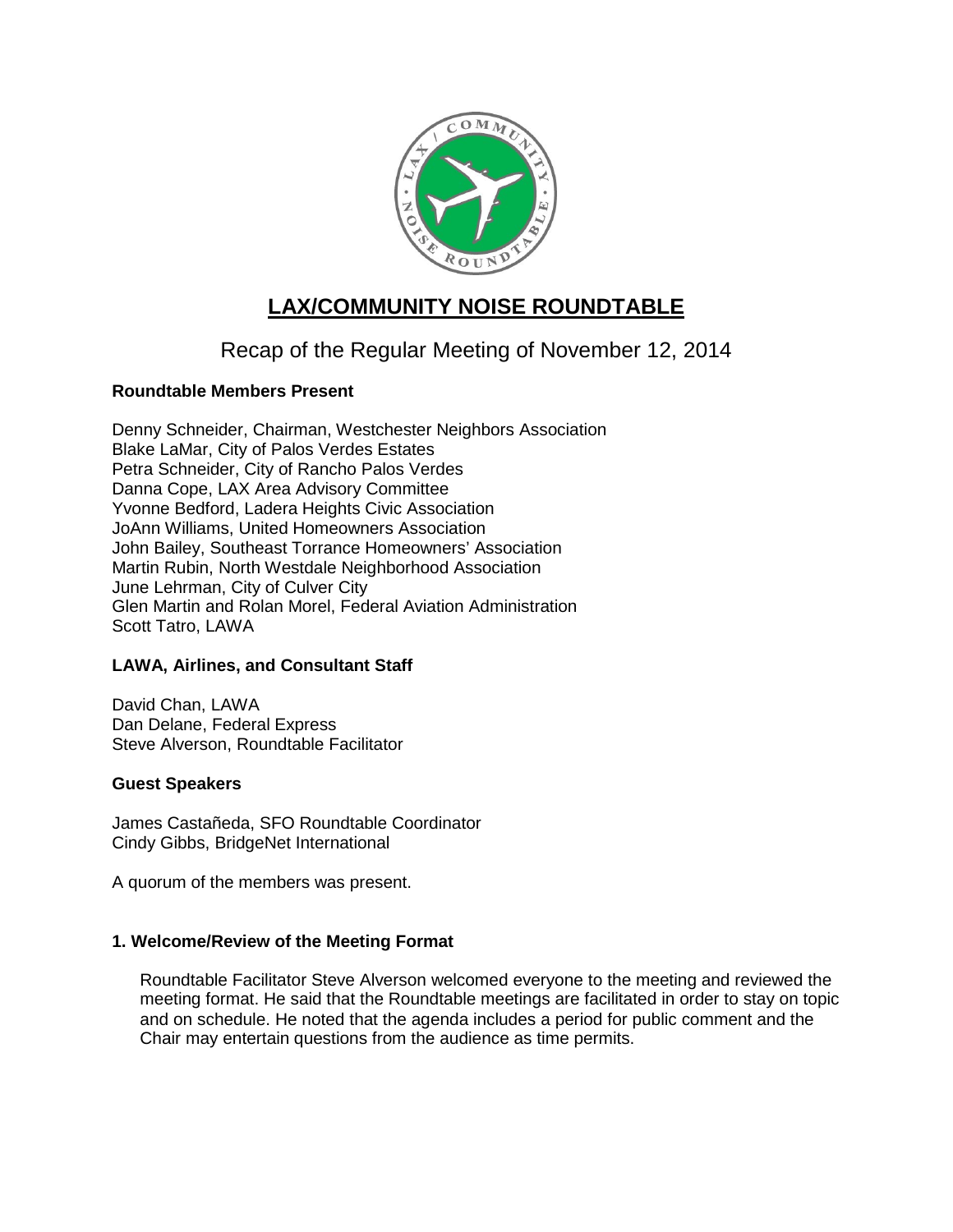## **2. Call to Order**

Roundtable Chairman Denny Schneider called the meeting to order at 7:01 pm PST in the Samuel Greenberg Boardroom at LAX.

#### **3. Comments from the Public**

A resident of El Segundo shared her concerns about numerous overflights of El Segundo by aircraft departing on the outboard runway since July, especially between the hours of 11 pm and 3 am. LAWA staff member David Chan stated that there have been closures of the inboard runway for maintenance at night, which has periodically required the use of the outboard runway, Runway 25L, for departures. He added that the outboard runway is the least preferred with respect to noise, which he will address in detail during his statistical update later in the meeting. He also noted that last week the inboard runway, Runway 25R, was closed Monday through Friday.

#### **4. Welcome New Representative**

LAWA staff member David Chan reported that he had received a letter from the City of Monterey Park confirming the change in the City's representation at the Roundtable. He indicated that the letter identified Mr. Chris Arriola as the new representative and Mr. Cesar Vega as the new alternate. Mr. Chan welcomed Mr. Arriola and Mr. Vega to the Roundtable and provided them with Roundtable membership binders. He notified the new representatives that they will begin receiving the Airport Noise Report and invited Member Arriola to say a few words.

Mr. Arriola mentioned that he was born in and grew up in Monterey Park. He noted that the City has concerns about aircraft noise and is interested in finding solutions.

Note: This item occurred after Item 5 to accommodate Member Arriola's schedule.

## **5. Work Program Item C1: Update on SFO Roundtable**

San Francisco International Airport (SFO) Community Noise Roundtable Coordinator, James Castañeda, noted that the SFO Roundtable had requested that he and Ms. Gibbs travel to Los Angeles and observe an LAX Roundtable meeting. He explained that as a part of the visit, LAWA asked them to provide the LAX Roundtable with an update on the SFO Roundtable's activities.

After providing a brief review of the composition and history of the 33-year old SFO Roundtable, Mr. Castañeda described some of the current departure and arrival noise issues that the SFO Roundtable has been involved with. He said that with respect to departures, the SFO Roundtable has been working with the City of Brisbane related to aircraft flying to Southern California on the PORTE departure route. He said that with respect to arrival noise issues, the Roundtable has been working with the residents of Woodside and Portola Valley, which are impacted by noise from aircraft arriving over the Woodside VOR. He explained that the primary source of concern results from oceanic arrivals and vectored flights over rural areas where the ambient sound level is low. He noted that the SFO Roundtable works closely with the FAA to address aircraft noise issues in the San Francisco Bay Area.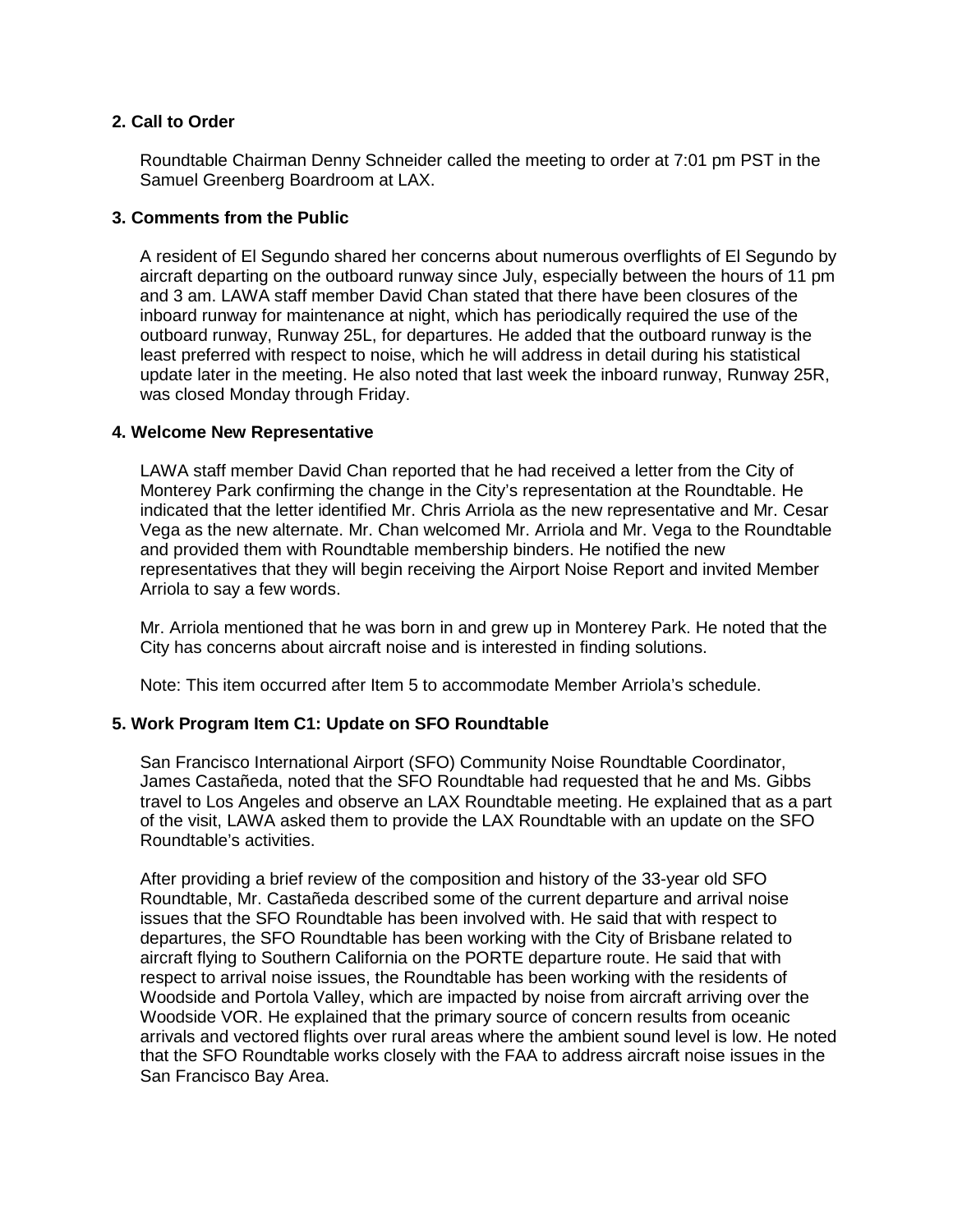Ms. Gibbs provided a briefing on the Northern California Metroplex process. She explained that the Environmental Assessment (EA) for the Metroplex process used 65 CNEL as the threshold for noise impact. She said the FAA concluded that none of the proposed changes in flight procedures resulted in an increase in number of people exposed to 65 CNEL. As a result, the Metroplex EA received a Finding of No Significant Impact (FONSI) in the FAA's Record of Decision (ROD).

Ms. Gibbs said the SFO Roundtable submitted two comments on the Northern California Metroplex EA concerning early departure turns and a lack of defined flight tracks for the arrival procedures. She added that the procedures defined in the Metroplex process will be implemented beginning on November 14, 2014. She noted that of the 35 new procedures, 12 are associated with SFO. Ms. Gibbs said that several residents in the vicinity of the Woodside VOR had filed suit against the FAA on the Metroplex EA.

Mr. Castañeda closed the presentation by noting that like the LAX Roundtable, the SFO Roundtable utilizes a work program to guide its efforts and has a website for the public and members to access meeting agendas and other related materials.

Chairman Schneider asked how many members were on the SFO Roundtable. Mr. Castañeda said that the Roundtable is composed of 19 member cities and two counties. He added that the FAA is an active participant.

Member Rubin asked whether the SFO Roundtable members were interested in air pollution and whether air pollution related to ground operations had been discussed. Mr. Castañeda said that while the topic of air pollution comes up from time to time, it is not a part of the SFO Roundtable's charge. Mr. Castañeda indicated that the gates at SFO are electrified, so aircraft turn off their auxiliary power units shortly after arriving at the gate.

FAA representative Glen Martin noted that seven of the 12 procedures in the Metroplex EA were implemented today and that more will be implemented in the next 56-day cycle for the release of chart revisions. Ms. Gibbs noted that the SFO Roundtable members are interested in comparing the before and after flight tracks.

LAWA representative Scott Tatro asked if the arrivals over the Woodside VOR were related to the Oceanic Arrivals, which fly an Optimized Profile Descent (OPD). Ms. Gibbs said that OPDs are used by a very small percentage of the flights and a study last year did not show much change in noise level. She also noted that pilots must specifically request OPD in order to fly that particular procedure.

Chairman Schneider asked how many aircraft noise complaints were received per year by SFO. Ms. Gibbs said the number was about 15,000. She added that complaints help identify any hotspots that may require the airport or Roundtable's attention.

Member Cope asked whether there was any thought by the SFO Roundtable of adding community groups to the SFO Roundtable membership. Mr. Castañeda said that community groups work through their elected officials on the SFO Roundtable. He also noted that the Roundtable meetings are open to the public, so some community groups attend the SFO Roundtable meetings. Chairman Schneider asked if the SFO Roundtable receives support from local congressional representatives. Ms. Gibbs said that although they are not members on the SFO Roundtable, several congressional representatives have provided support. Chairman Schneider asked whether the SFO Roundtable makes land use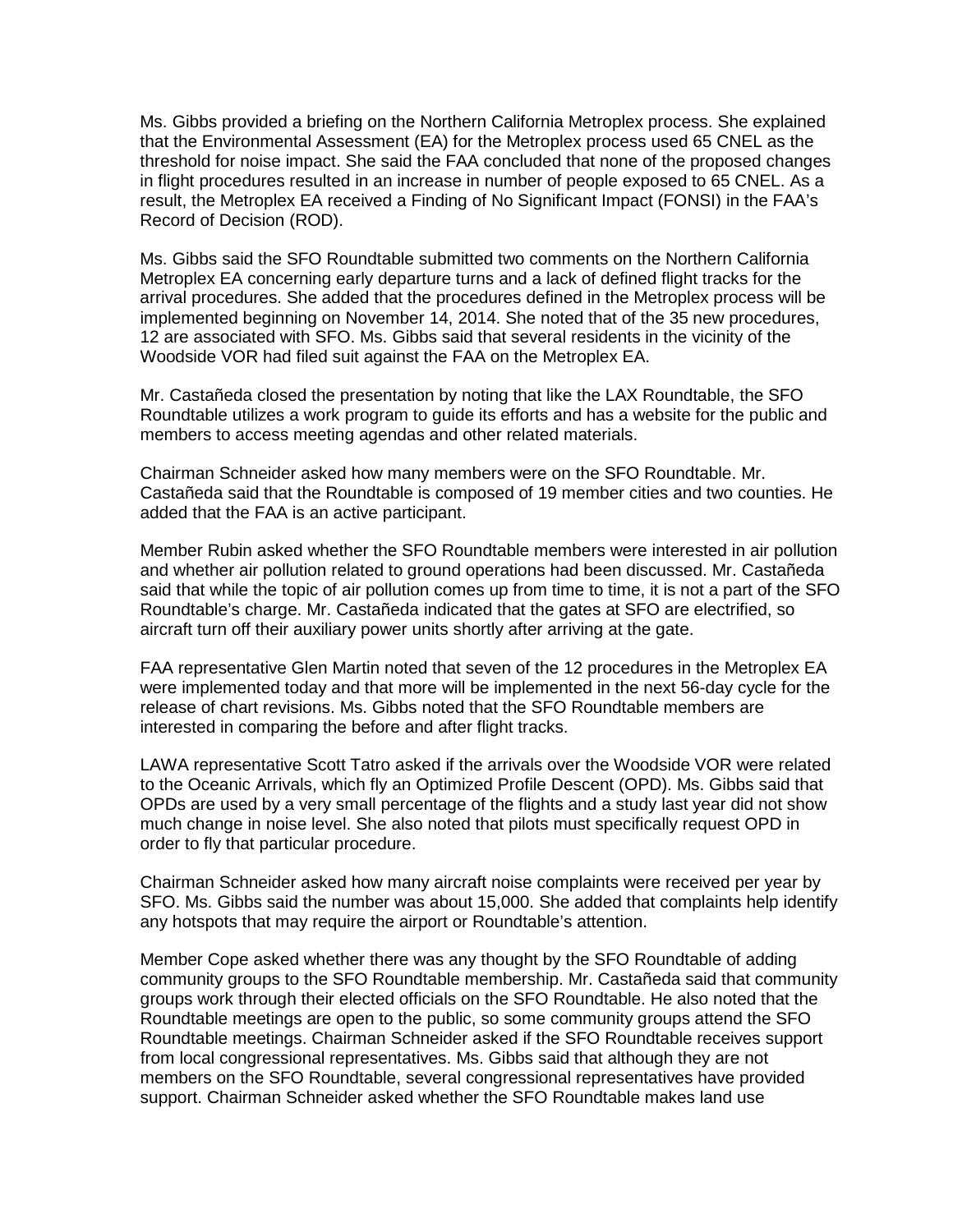recommendations. Mr. Castañeda said no, the Airport Land Use Commission handles land use issues.

The presentation regarding the SFO Community Noise Roundtable can be found on the LAX Roundtable webpage at [http://www.lawa.org/LAXNoiseRoundTable.aspx.](http://www.lawa.org/LAXNoiseRoundTable.aspx)

## **6. Discussion/Recommendation on A320 Series Aircraft**

Member Petra Schneider gave a presentation on a potential noise issue related to the A320 family of aircraft as well as a potential solution known as a vortex generator. Member Schneider noted that air flowing across open cavities on the wing of the A320 aircraft creates a pure tonal noise. She noted that the vortex generator is a small metal device that is placed in front (on the leading edge) of the cavity, which changes the air flow over the cavity and reduces the noise by 2 to 6 dB. She added that the noise occurs several miles from the runway end.

She stated that Airbus is already placing vortex generators on newly manufactured aircraft and Lufthansa and Air France are retrofitting their aircraft that operate in Europe. She reviewed the statistics for A320 aircraft arrivals at LAX noting that in 2014 they comprised approximately 17 percent of the total arrivals. She added that four airlines, Virgin America, United Airlines, US Airways, and American Airlines, account for 80 percent of the A320 operations at LAX.

Member Schneider recommended that LAWA reach out to the four airlines to inquire about what their plans are with respect to the installation of the vortex generators. She also suggested that LAWA reach out to other Roundtables to provide a unified front on this issue. She further recommended that the Roundtable stay abreast of international news sources and track European noise alliances to see whether there are other best practices that could be implemented at LAX.

Member Baily suggested that the Roundtable invite Airbus to give a presentation on this topic. Scott Tatro said that LAWA would take on the responsibility of reaching out to the four airlines, Airbus and other Roundtables on this issue.

The presentation regarding noise from the A320 series aircraft can be found on the LAX Roundtable webpage at [http://www.lawa.org/LAXNoiseRoundTable.aspx.](http://www.lawa.org/LAXNoiseRoundTable.aspx)

#### **7. Aircraft Noise 101**

LAWA Roundtable Facilitator Steve Alverson gave an "Aircraft Noise 101" presentation to the Roundtable covering the following general topic areas:

- Roles and Responsibilities for Aircraft Noise
- Relevant Federal Regulations
- Relevant California Regulations
- Aircraft Noise Metrics
- Noise "Rules of Thumb"

The purpose of the presentation was to introduce new Roundtable members to key regulations and noise descriptors that are used regularly in addressing aircraft noise issues. The presentation also served as a refresher for long-term Roundtable members and provided updates on some recently revised guidance documents.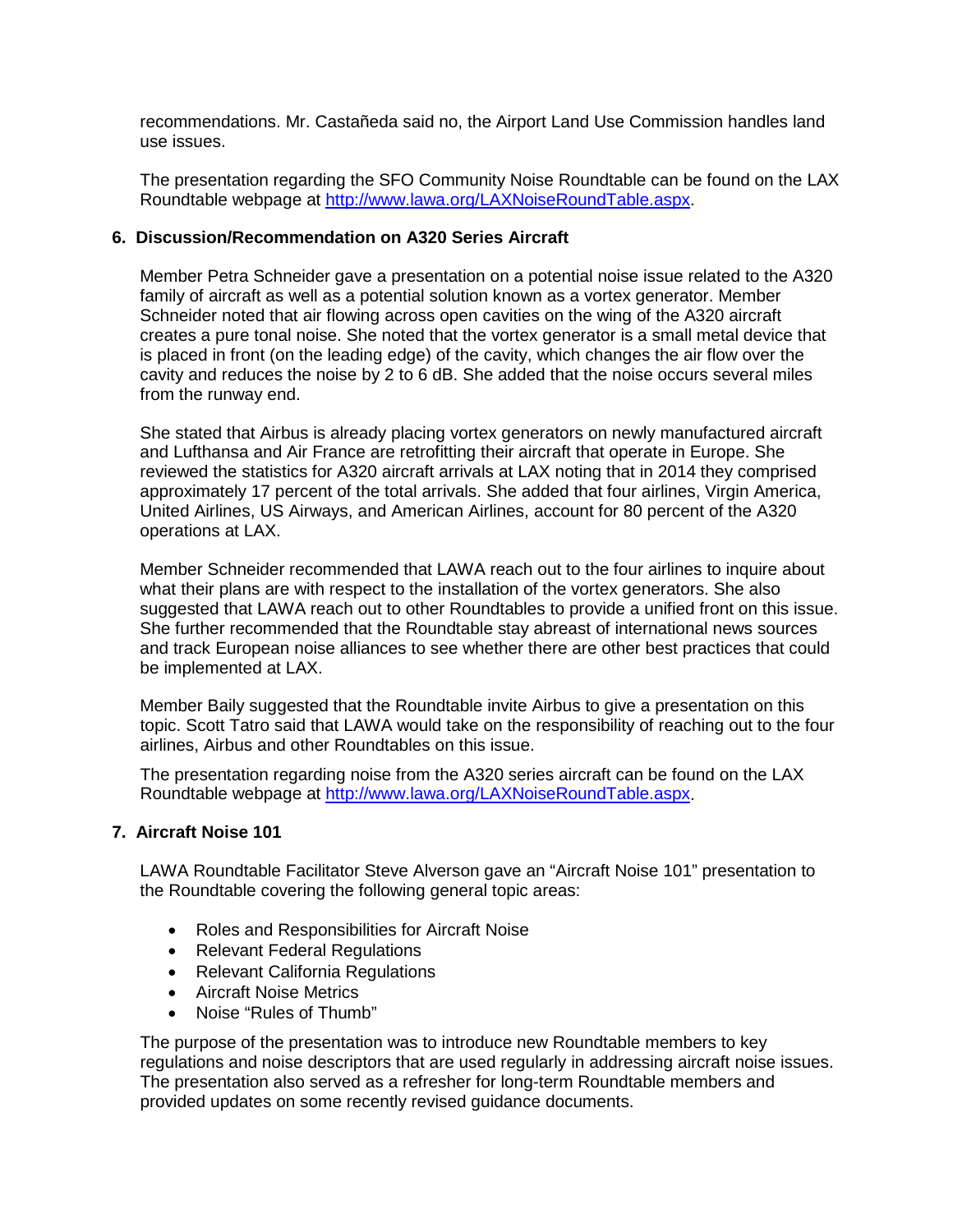The entire Aircraft Noise 101 presentation can be found on the LAX Roundtable webpage at [http://www.lawa.org/LAXNoiseRoundTable.aspx.](http://www.lawa.org/LAXNoiseRoundTable.aspx)

#### **8. Statistical Update on Aircraft Operations**

LAWA staff member David Chan presented a series of slides related to Roundtable Work Items A9 and A10. Mr. Chan's presentation is summarized below.

#### **Work Program Item A9: Departures on Runway 25L**

#### **Description: Aircraft departing from Runway 25L create noise disturbances to the communities south of LAX, especially during nighttime hours.**

Mr. Chan reviewed the annual departure statistics for the inboard runway (Runway 25R) and the outboard runway (Runway 25L) noting that a slight increase in the percentage of Runway 25L departures had occurred in 2013 due to the increased closure activity on Runway 25R. He also noted that when the inboard runway is closed for maintenance, departures on the outboard runway increase. He provided a breakdown of the cargo versus passenger aircraft departures for the past 13 months, indicating that the majority of aircraft use Runway 25R for departure.

Mr. Chan reviewed a graph depicting the Runway 25L departures from midnight to 6:30 am for the month of September 2014. He noted that the graph demonstrates that when Runway 25R is closed, departures on Runway 25L increase. He presented a similar graph for the period from 6:30 am to midnight, which illustrated there are fewer runway closures during the day. However, he noted that on September 6, 2014, Runway 25R was closed for almost the entire day, resulting in the increase use of Runway 25L for departures.

Mr. Chan explained that design group VI aircraft such as the A380 and the B747-8 are not able to depart on Runway 25R due to insufficient spacing between the runway and Taxiway B. So these aircraft would need to either depart on 25L on the south complex or 24L on the north complex.

He added that it is difficult for general aviation and air cargo aircraft to depart on Runway 25R as they would need to cross two active runways since their facilities are located on the south side. He said despite this challenge, the FAA has managed to assign more general aviation and air cargo departures on Runway 25R than on Runway 25L.

Mr. Chan said that FedEx has the most operations among the cargo carriers at LAX. He added that over the past 19 months FedEx has gradually decreased departures on Runway 25L because the carrier agreed to request Runway 25R for departures when safety and air traffic volumes permit.

#### **Work Program Item A10: Turboprop Community Overflights**

**Description: Turboprop aircraft departing to the west/southwest with destinations to the east overfly the Palos Verdes Peninsula and Torrance en route to the Seal Beach VOR.**

Mr. Chan said that the annual number of southbound turboprops has been steadily declining as has the number of overflights of the Palos Verdes (PV) Peninsula. He noted that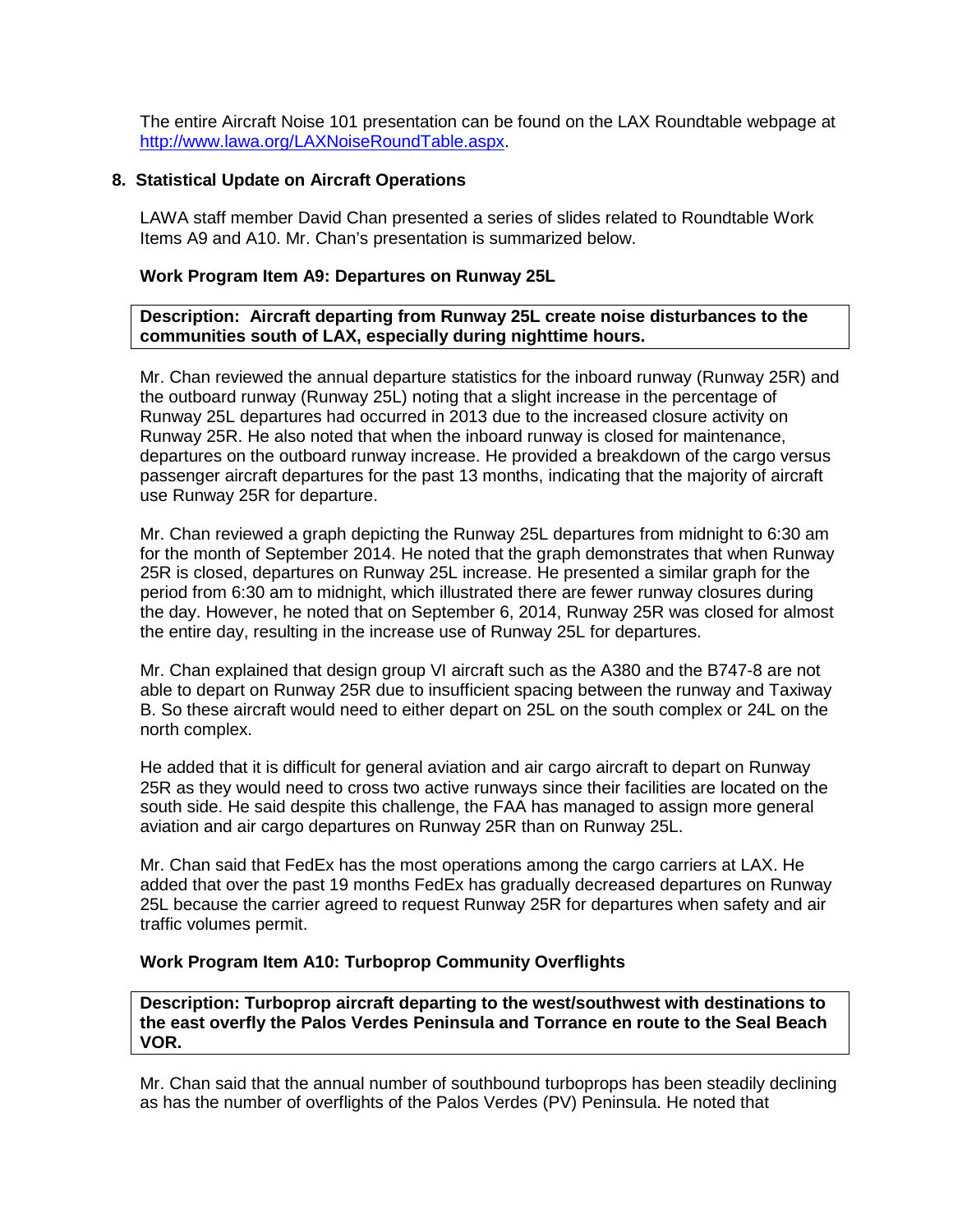turboprop overflights of the PV Peninsula have dropped from an average of 53 per day in 2000 to 10 per day in 2013. He said that most of the turboprop aircraft are between 7,000 to 9,000 feet above mean sea level over the PV Peninsula. He noted that during the past 12 months, SkyWest had the most southbound departures at approximately 8,500 with approximately 2,500 overflying the PV Peninsula.

Mr. Chan reviewed the annual statistics for jet overflights of the PV Peninsula noting that historically only two to three percent of the southbound jets overflew the Peninsula with that number dropping to one percent in 2013. He noted that of majority of the jets that overfly the Peninsula are at altitudes above 13,000 feet mean sea level. He attributed the small percentage of overflights of the PV Peninsula to improved air traffic controller education.

The complete presentation on the statistical update on aircraft operations can be found on the Roundtable webpage at [http://www.lawa.org/LAXNoiseRoundTable.aspx.](http://www.lawa.org/LAXNoiseRoundTable.aspx)

## **9. Aviation Noise News Update**

Mr. Alverson reviewed several recent aviation noise news items for the Roundtable including:

- A letter from 24 members of Congress urging the FAA to revise the national noise policy by lowering the 65 dB DNL compatibility threshold to 55 dB DNL.
- A letter from 13 members of Congress announcing the formation of the Quiet Skies Caucus which is focused on urging the FAA to update the nearly 40 year old aviation noise policy.
- Two articles documenting comments to the FAA on the Net Noise Reduction Method for implementing the CatEx2 provision of the 2012 FAA reauthorization legislation.
- An article regarding the FAA and aviation industry partners' announcement of a plan to deliver NextGen benefits in the coming years.
- An article regarding the NextGen Advisory Committee's blueprint for success in implementing Performance Based Navigation procedures.
- An announcement by the FAA regarding the creation of a stakeholder collaboration program for recognizing and rewarding collaboration, stewardship, leadership, progress, and innovation in the environment and energy arenas.
- A news story about Delta Airlines replacing its 747 aircraft with A350 aircraft, which reflects a shifting of its capacity from trans-Atlantic to trans-Pacific routes.
- A news story regarding Air China receiving its first GEnx-2B-Powered B747-8 aircraft, which is the quietest engine GE produces based on the ratio of decibels to pounds of thrust.
- A news story about United Airlines launching a route between LAX and Melbourne, Australia with the new Boeing 787-9 Dreamliner; the longest Dreamliner route in the world.
- An article regarding the FAA's efforts to establish comprehensive complaint system for helicopter noise in L.A. County.

With respect to the article regarding the helicopter noise complaint system, FAA representative Glen Martin said that the FAA is not purchasing a WebTrak system. Member Rubin asked how much notice would be given to residents prior to the helicopter complaint system becoming operational. Mr. Martin said that a request for a quote had been issued and it will take some time to design the system with the selected vendor. Member Petra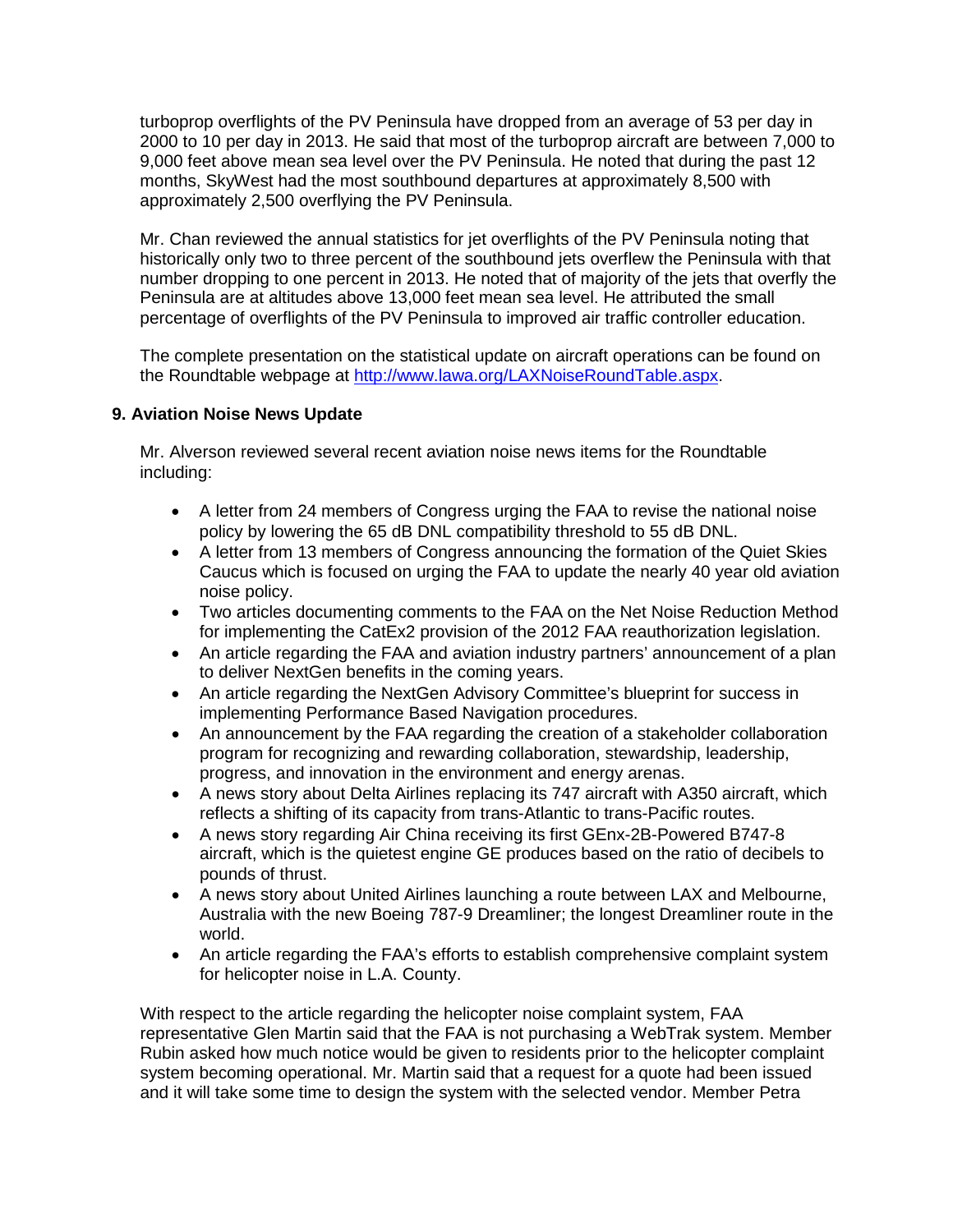Schneider expressed concern that that there may be too many noise complaint systems and the public will not know which one to use. She suggested that it would be better to have a single noise complaint system. Mr. Martin explained that most fixed-wing aircraft operations are associated with an airport, so it is easier for residents to file a complaint with a specific airport complaint system. He noted that helicopters can originate from a number of different locations, so a separate complaint system dedicated to noise from helicopter operations is appropriate.

The complete aviation noise news update can be found on the Roundtable webpage at [http://www.lawa.org/LAXNoiseRoundTable.aspx.](http://www.lawa.org/LAXNoiseRoundTable.aspx)

#### **10. Roundtable Member Discussion**

LAWA representative Scott Tatro noted that LAWA had submitted an FAR Part 161 application to the FAA for a nighttime restriction on east departures during west-flow and over-ocean operations. He said that on November 7, 2014, the FAA issued a letter denying LAWA's request. He explained that under the FAR Part 161 process, the FAA must determine if the proposed restriction meets all six statutory criteria identified in the regulation. Mr. Tatro said that the FAA concluded that LAWA's application met only three of the six criteria. Therefore, the FAA denied LAWA's Part 161 application.

Member Lehrman asked what LAWA plans to do next with respect to the proposed restriction. Mr. Tatro stated that LAWA has no plans to pursue the restriction any further. He noted that FAR Part 161 sets a very high bar and LAWA spent ten years putting together the best possible application. He said that LAWA accepts the FAA's decision.

Member Williams asked if LAWA planned to give a more detailed presentation on the FAA's determination. Mr. Tatro said that LAWA would provide a more detailed presentation at a future meeting, but that he would not be able to attend the January 2015 Roundtable meeting. He noted that the FAA's determination letter has been posted on LAWA's Part 161 Study website [\(http://www.lawa.org/LAXPart161.aspx?id=7203\)](http://www.lawa.org/LAXPart161.aspx?id=7203).

Mr. Chan noted that the two-year Roundtable membership term for At-Large members is expiring in January 2015. He asked community group members to submit a letter requesting membership renewal for the Roundtable to consider at the January 2015 Roundtable meeting.

Mr. Chan pointed out that the meeting scheduled for November 11, 2015 falls on Veterans Day. He suggested that the Roundtable meet on the day before the holiday, which is Tuesday, November 10, 2015. Chairman Schneider asked Mr. Chan to include this item on the agenda for the next meeting so that the members can decide and vote.

Member Petra Schneider said she has received complaints from Rancho Palos Verdes residents regarding ultralights. She asked who could address them. Mr. Martin suggested that the ultralight complaints be forwarded to him.

Member Petra Schneider asked if the Roundtable has used subcommittees. Chairman Denny Schneider said that the Roundtable had tried using subcommittees in the past, but it did not work. He noted all of the members wanted to be involved in the discussion.